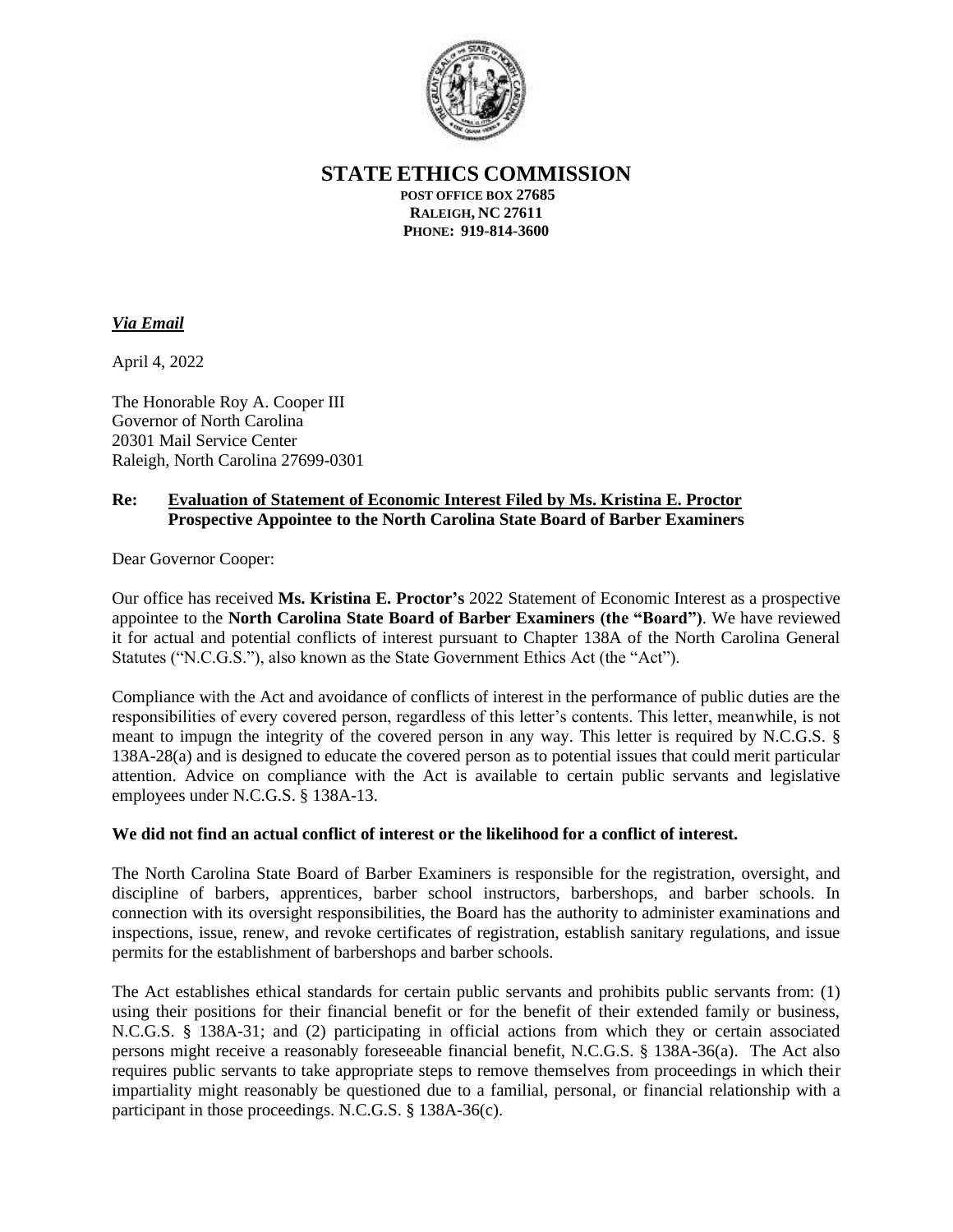The Honorable Roy A. Cooper III April 4, 2022 Page 2 of 2

Ms. Proctor would fill the role of a public member on the Board.

In addition to the conflicts standards noted above, the Act prohibits public servants from accepting gifts from (1) a lobbyist or lobbyist principal, (2) a person or entity that is seeking to do business with the public servant's agency, is regulated or controlled by that agency, or has financial interests that might be affected by their official actions, or (3) anyone in return for being influenced in the discharge of their official responsibilities. N.C.G.S. § 138A-32. Exceptions to the gifts restrictions are set out in N.C.G.S. § 138A-32(e).

When this letter cites an actual or potential conflict of interest under N.C.G.S. § 138A-24(e), the conflict must be recorded in the minutes of the applicable board and brought to the membership's attention by the board's chair as often as necessary to remind all members of the conflict and to help ensure compliance with the Act. N.C.G.S. § 138A-15(c).

Finally, the Act mandates that all public servants attend an ethics and lobbying education presentation. N.C.G.S. § 138A-14. Please review the attached document for additional information concerning this requirement.

Please contact our office if you have any questions concerning our evaluation or the ethical standards governing public servants under the Act.

Sincerely,

Mary Roerden

Mary Roerden, SEI Unit State Ethics Commission

cc: Kristina E. Proctor Attachment: Ethics Education Guide